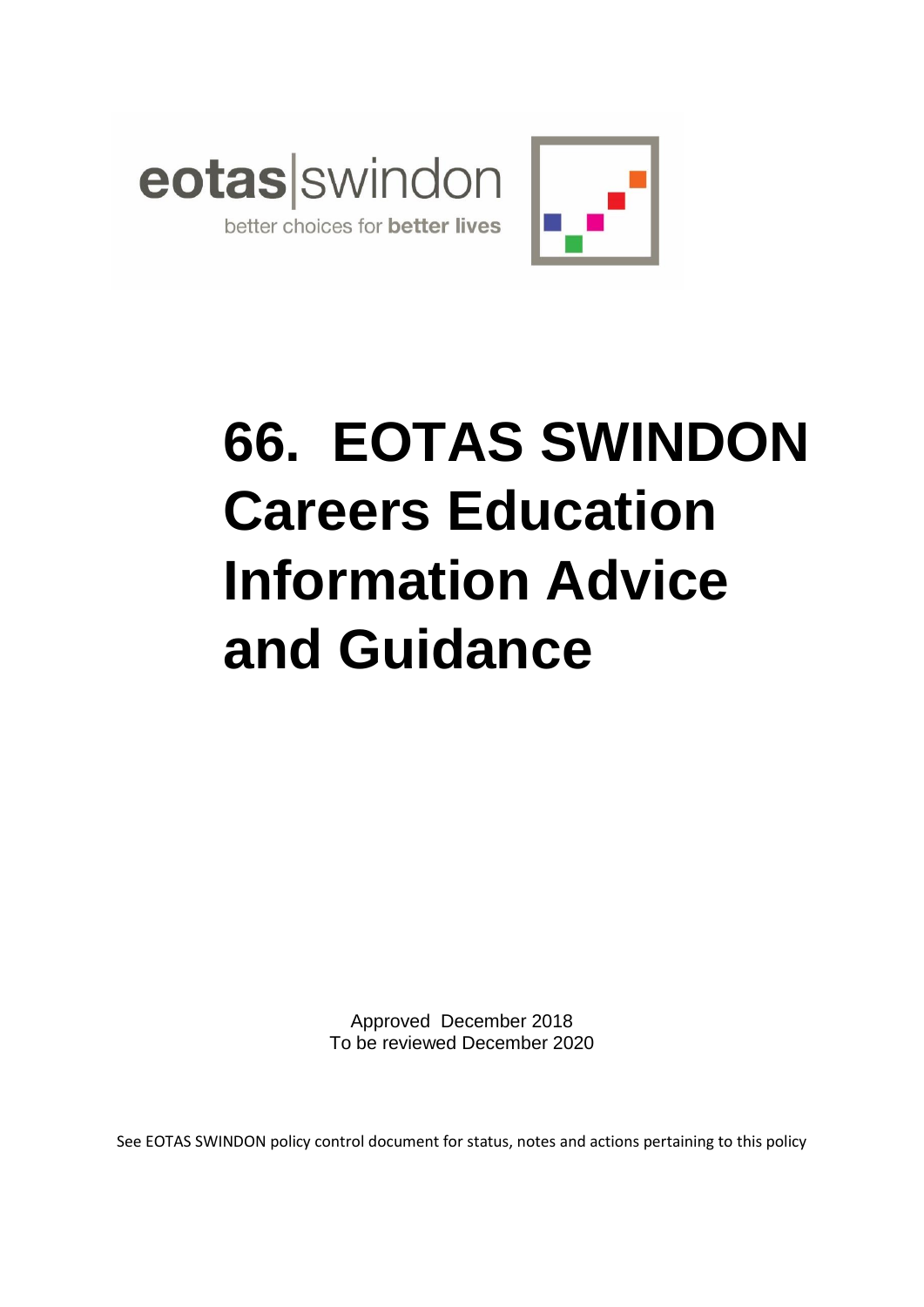#### **Introduction**

EOTAS SWINDON has a statutory duty to ensure that all students from Year 8 to Year 13 are provided with independent and impartial careers guidance. EOTAS SWINDON will provide timely independent information, advice and guidance to assist students in their next steps in training, education or employment.

CEIAG is an important contributor to the education of all students in order for them to make an informed decision and successful transition from school to post-16 education, training or employment with training and remain in such provision until the age of 18 years old in line with the Raising of Participation Age for students who left at the end of Year 11 from 2014 onwards.

## **Purpose**

The key purpose of CEIAG is to provide students with the opportunity to engage in a range of activities and experiences that will contribute to their knowledge and understanding of the world of work and the qualification pathways suitable to meet individual students' needs. EOTAS SWINDON is committed to fulfilling more than its statutory duty in this area and providing students with exceptional support and guidance throughout their education at EOTAS SWINDON from Year 7 to the conclusion of their education within the Service.

#### **Aims**

The aim of CEIAG is to enhance students' education and prepare students for the transition to post-16 education, training or employment with training using the following methods:-

- Providing experiences that help raise motivation, attainment and aspirations
- Improving understanding of the world of work
- Ensuring appropriate provision and guidance
- Successful transition to post-16 education, training or employment with training until the age of 18 years
- Improving understanding of the expectations of post-16 providers and employers
- Empowering students to plan and manage their own future pathways by using motivational techniques
- Offering responsive guidance that allows for one to one sessions
- Providing comprehensive and impartial information, advice and guidance
- Actively promoting equality.
- Providing engagement opportunities to all students in addition the core curriculum outside of school

## **Method**

EOTAS SWINDON with accomplish the Aims of the Policy by:-